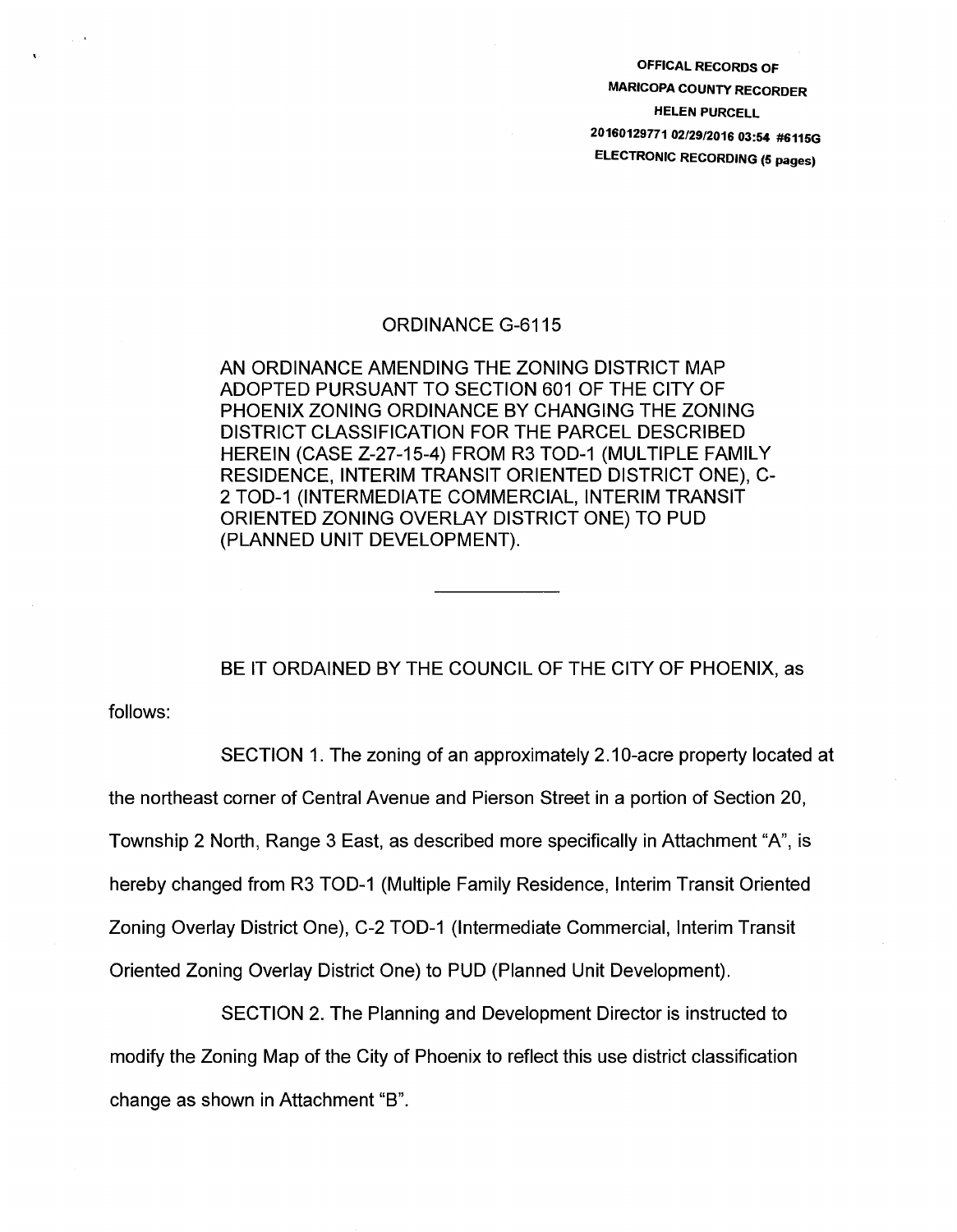SECTION 3. Due to the site's specific physical conditions and the use

district applied for by the applicant, this rezoning is subject to compliance with the PUD

narrative and the following stipulations, violation of which shall be treated in the same

manner as a violation of the City of Phoenix Zoning Ordinance:

- 1. An updated Development Narrative for the Omninet East PUD reflecting the changes approved through this request shall be submitted to the Planning and Development Department within 30 days of City Council approval of this request. The updated Development Narrative shall be consistent with the Development Narrative date stamped October 14,2015.
- 2. The property owner shall provide a deposit in the amount of \$25,000 into a Street Transportation Department escrow account at the City of Phoenix to be utilized for traffic calming measures along  $1<sup>st</sup>$  Street in the St. Francis neighborhood within (6) months of City Council approval. These funds shall be utilized to improve existing traffic mitigation infrastructure along 1<sup>st</sup> Street, as approved by the Street Transportation Department. Any remaining funds will be deposited in the separate account established to comply with stipulation number 3.
- 3. The property owner will deposit an additional \$25,000 (for a total of \$50,000) into a Street Transportation Department escrow account at the City of Phoenix to be utilized for traffic calming or management tools for the area bounded by Central Avenue, Camelback Road, 7th Street, and Pierson Street at the time of construction. These funds may be contributed toward the purchase and installation of such devices as roundabouts, speed humps/cushions, or raised crosswalks (speed tables), limited turning, traffic diverters or other such traffic calming or management tools. Distribution of funds shall be at the mutual agreement of the five member Neighborhood Traffic Team, the residents on affected streets and the City of Phoenix Streets Department Safety and Neighborhood Traffic Section. Owner may apply for reimbursement of escrow funds from the Street Transportation Department if no formal petition has been submitted within 5 years from the issuance of a Certificate of Occupancy.
- 4. The property owner shall construct a temporary 6-foot wide path constructed of  $\frac{3}{4}$  inch decomposed granite 2-inches thick along their frontage adjacent to 1<sup>st</sup> Street until the project is under construction, as approved by the Planning and Development Department.
- 5. The approval shall be conditioned upon development commencing within seven (7) years of the City Council approval of this change of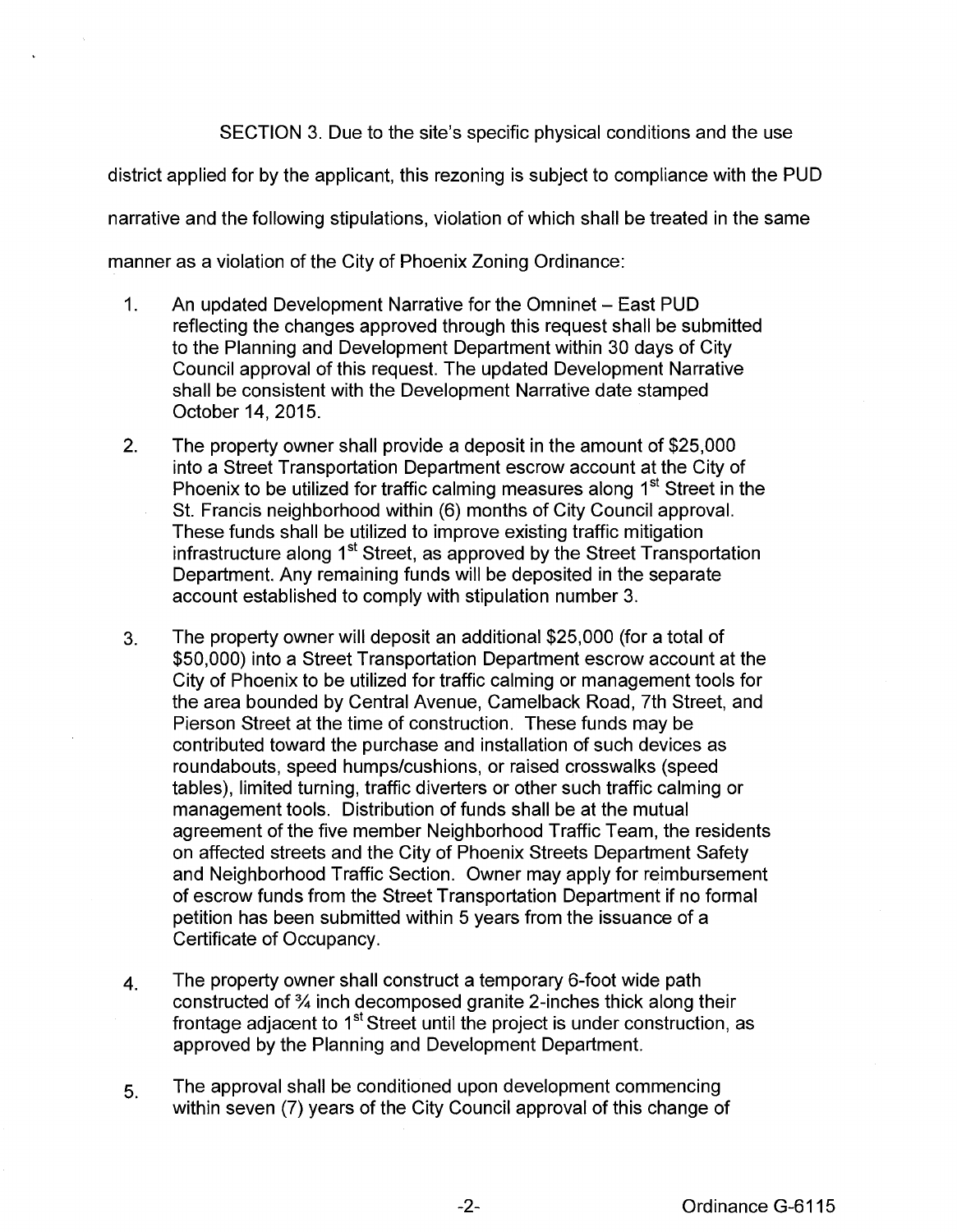zoning in accordance with Section 506.b.1 of the Phoenix Zoning Ordinance (for purposes of this stipulation, development shall commence with the issuance of building permits and erection of building walls on site).

SECTION 4. If any section, subsection, sentence, clause, phrase or

portion of this ordinance is for any reason held to be invalid or unconstitutional by the

decision of any court of competent jurisdiction, such decision shall not affect the validity

of the remaining portions hereof.

PASSED by the Council of the Gity of Phoenix this 17th day of February,

2016.

**MAYOR** 

ATTEST:

City Clerk FORM: AP₽ はいけ ΔS

**Acting City Attorney** m

**REVIEWED**<sub>8</sub> **City Manager** 

PL:tml:1216263v1(CM#17) (Item #80) 2/17/16

 $\bar{\lambda}$ 

Attachments: A- Legal Description (1 Page) B- Ordinance Location Map (1 Page)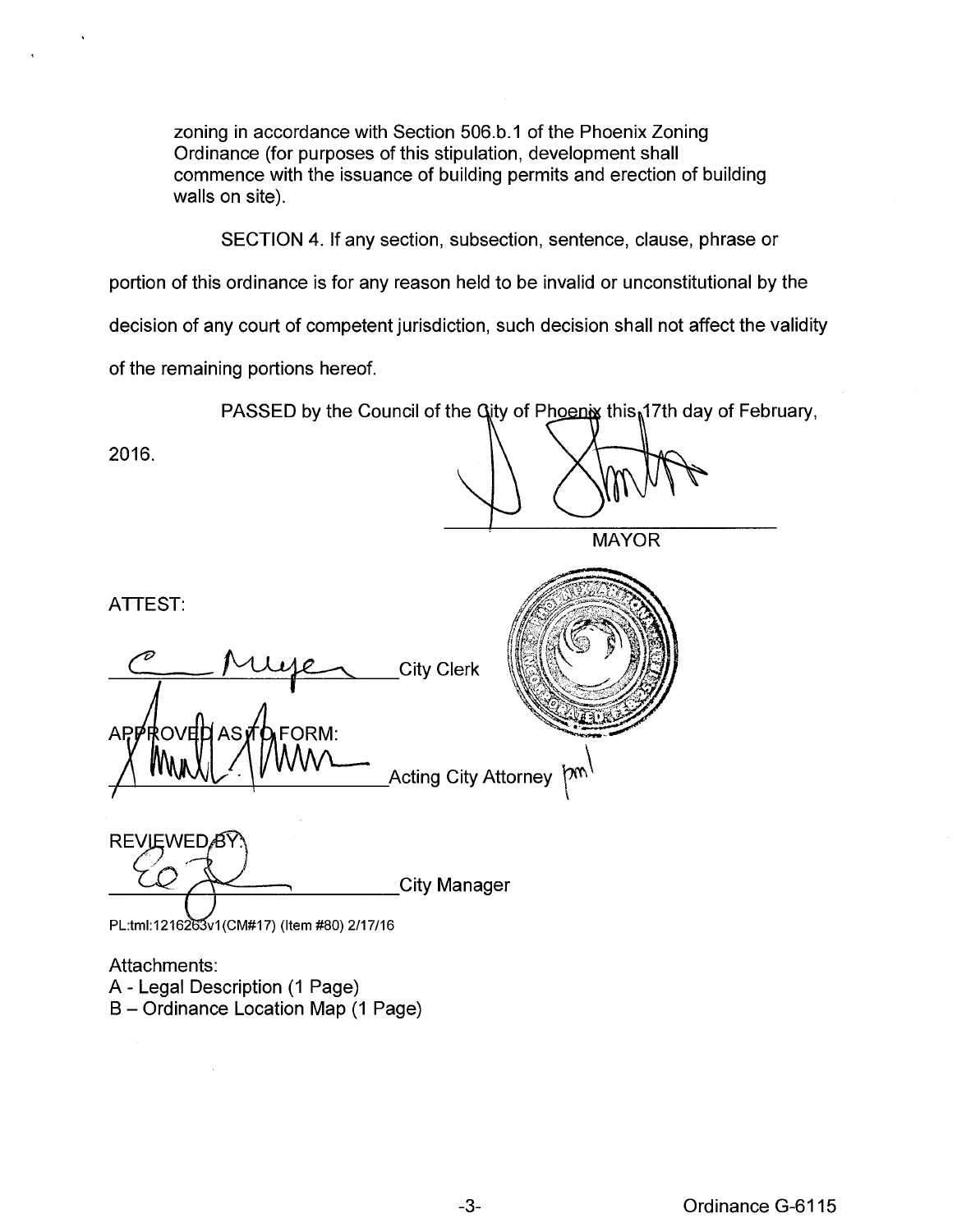## ATTACHMENT A

## LEGAL DESCRIPTION FOR Z-27-15-4

LOTS 25, 27 AND 28, SAINT FRANCIS PLACE, SECTION 20, TOWNSHIP 2 NORTH, RANGE 3 EAST, ACCORDING TO THE MAP IN THE OFFICE OF THE COUNTY RECORDER OF MARICOPA COUNTY, ARIZONA, IN BOOK 24 OF MAPS, PAGE 47.